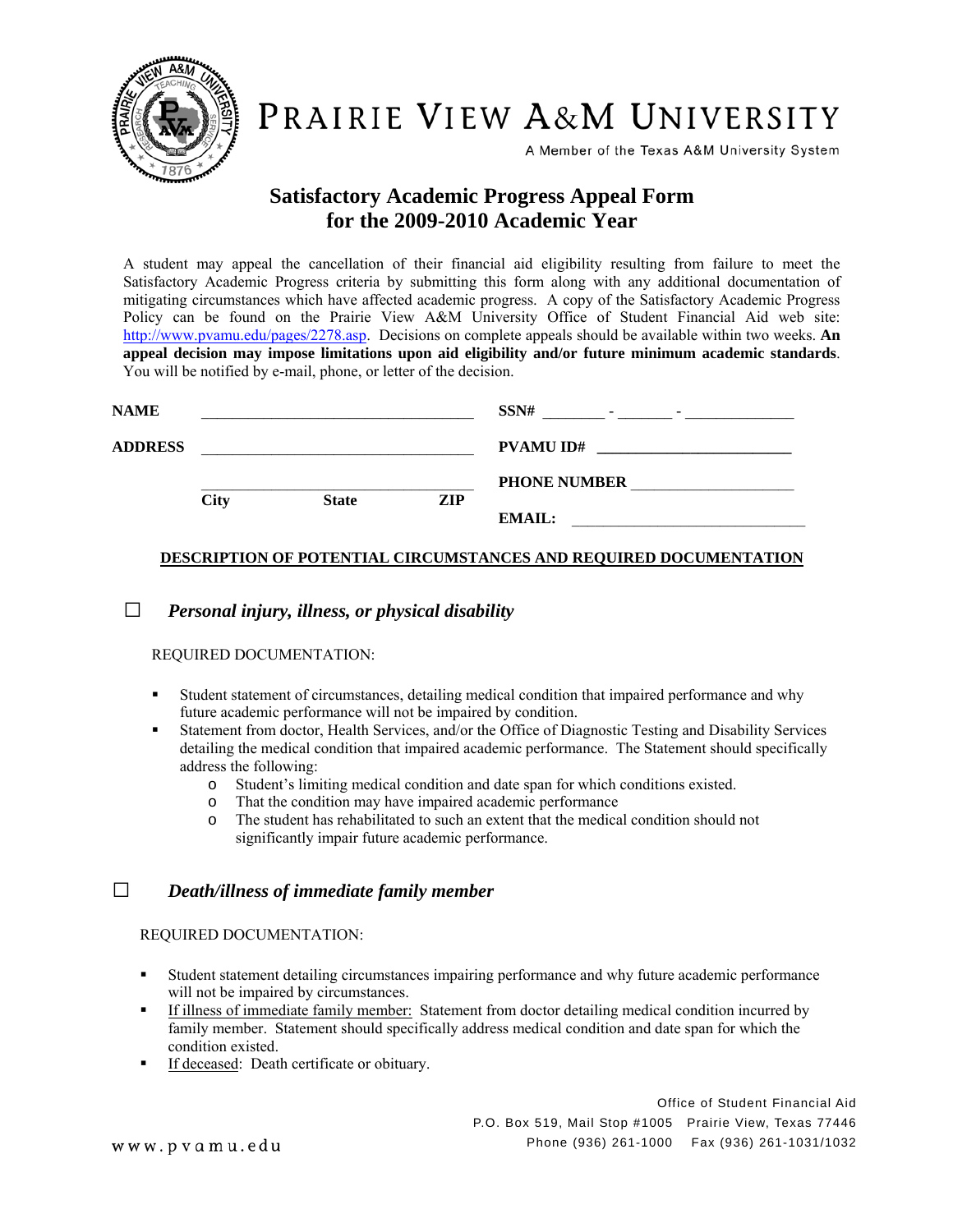### □ *Completed requirements for degree at PVAMU*

REQUIRED DOCUMENTATION:

For second degree (i.e. second bachelor's degree; second master's degree; third master's dgree, etc.), an itemized list of required courses is required along with the advisor's signature. **(Statements that refer to another document such as "See Catalog" are not acceptable!)** 

# □ *Maximum Number of Hours Attempted (Please note "work" does not qualify as an extenuating circumstance.)*

#### REQUIRED DOCUMENTATION:

- A completed *2009-2010 Satisfactory Academic Progress Appeal Form for Exceeding Maximum Number of Hours Attempted*. This form is attached.
- Student statement detailing circumstances impairing performance and why future academic performance will not be impaired.

## $\square$  *Unsatisfactory grades in course(s) attempted and/or completion rate does not meet the 75% minimum (Please note "work" does not qualify as an extenuating circumstance.)*

#### REQUIRED DOCUMENTATION:

 Student statement detailing circumstances impairing performance and why future academic performance will not be impaired by circumstances.

Please explain below, the mitigating circumstances that you feel may have affected your academic progress. Your statement should detail any circumstances impairing performance and why future academic performance will not be impaired.

 $\mathcal{L}_\text{max}$  , and the contribution of the contribution of the contribution of the contribution of the contribution of the contribution of the contribution of the contribution of the contribution of the contribution of t Student Signature Date

*For Office Use Only:*

| Current GPA:<br>Approved | Required GPA<br><b>Denied</b> | <b>Total Hours Attempted</b><br>Hours Required for Degree<br>150% |
|--------------------------|-------------------------------|-------------------------------------------------------------------|
| Reviewed by:             |                               | Date:                                                             |